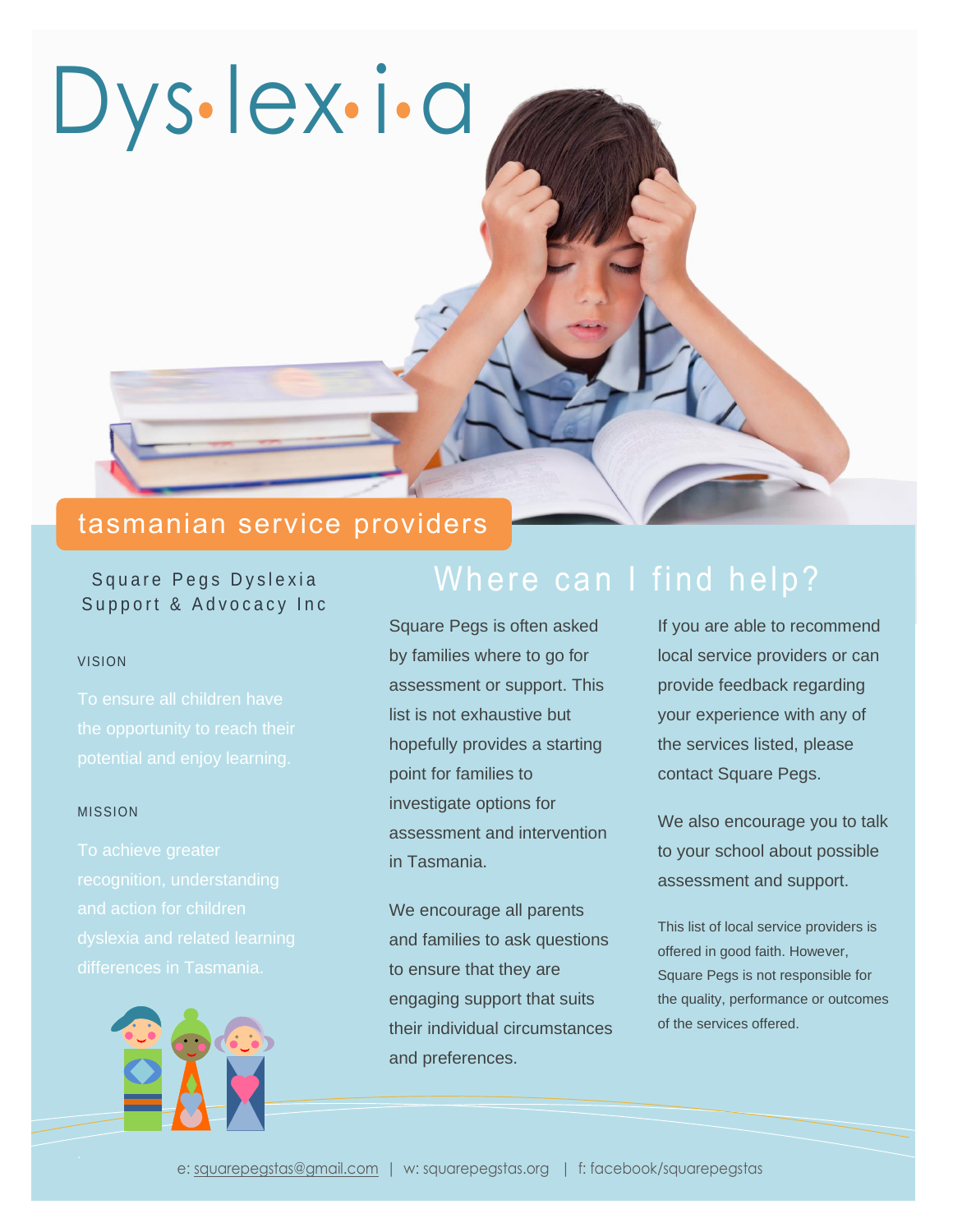### **Assessment**

#### **South**

**Darren Stops, Psychologist** St Helen's Private Hospital, 186 Macquarie Street, Hobart | 0448 124 001

**Kelly Parkyn, Kingston Psychology** [www.kingstonpsychology.com.au](http://www.kingstonpsychology.com.au/) | 6 Freeman St, Kingston TAS 7050 | 6229 2888

**Pamela Windsor and Associates** Sarah Muskett, Practice Leader | 70 Sandy Bay Rd, Battery Point TAS 7004 | 6224 8555

**Margaret Stoklosa Pscyhologists** 205 Davey St, Hobart TAS 7000 | 6224 8881

**Paul Watkins** 46 View Street, Sandy Bay 7007 | 6223 5219

**Speech Pathology Tasmania** Linda McKillop | Rosalie Martin 110 Elizabeth Street, Hobart 7000 | 6234 5717 | spt.com.au Clinics are located i[n Hobart](http://spt.com.au/other-clinics) City[, Margate, Richmond,](http://spt.com.au/other-clinics) [Huonville](http://spt.com.au/other-clinics) and [Burnie.](http://spt.com.au/other-clinics)

**University of Tasmania – Psychology Clinic**  [www.utas.edu.au/psychology/psychology-clinic](http://www.utas.edu.au/psychology/psychology-clinic) | 03 6226 2805 |

#### **North / North West**

**Launceston Therapy Clinic** Paul Bertoia | [www.launcestontherapyclinic.com.au](http://www.launcestontherapyclinic.com.au/) | 6331 4664

**Psychology Plus, Burnie** Bernadette Smith | South Burnie TAS 7320 | 6431 9959

**Sam van der Wijngaart, forPsych** [sam@forpsych.com.au](mailto:sam@forpsych.com.au) | 0438 908 331 | [forpsych.com.au](http://www.forpsych.com.au/)

**Tim Feeley, Tim Feeley and Assoicates** [info@timfeely.com.au](mailto:info@timfeely.com.au) | timfeely.com.au | Newstead | 6334 4451

**Robyn Lennon, North West Psychology** [enquiries@nwpsychology.com.au](mailto:enquiries@nwpsychology.com.au) | [www.nwpsychology.com.au](http://www.nwpsychology.com.au/)

**The Speech Centre**  Sue Brown | [thespeechcentre@gmail.com](mailto:thespeechcentre%40gmail.com) | 0414 989 335 | Launceston

#### **Statewide**

**Department of Education** School Psychologists via the School Principal or Learning Services.

#### **Catholic System South**

Referrals via Catholic Education Office. Contact Robyn Evans.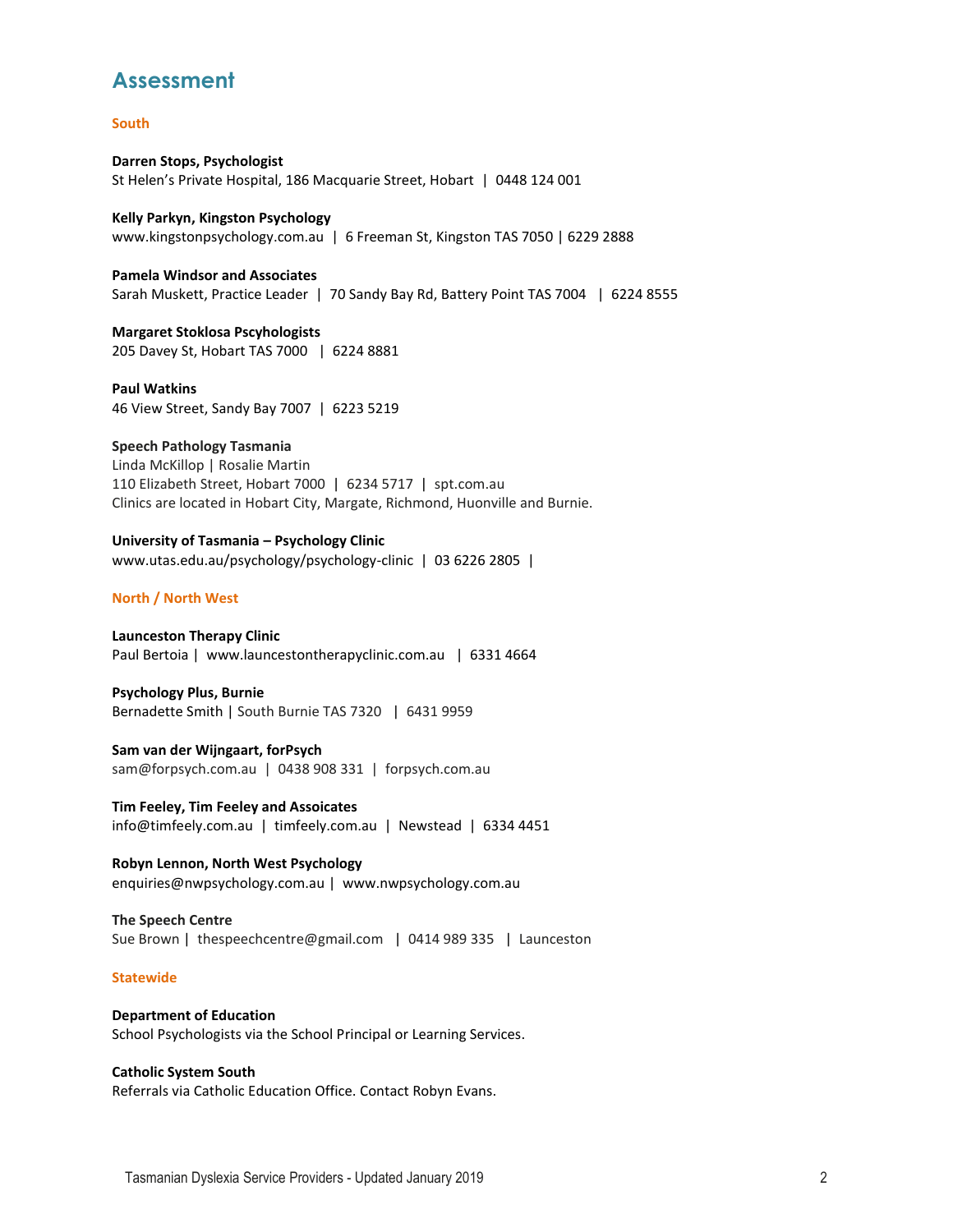## **Multisensory Language Educators**

| Naomi Wright              | Educate           | Spalding Trained        | 0408 223 808                       |
|---------------------------|-------------------|-------------------------|------------------------------------|
| Kingston                  | Tutoring          | 2018 IMSLE Trainee      | info@educatetutoring.com.au        |
|                           |                   |                         | www.educatetutoring.com.au         |
| <b>Rosalie Martin</b>     | Speech            | Speech Pathologists     | 6234 5717                          |
| Linda McKillop            | Pathology         | with Orton Gillingham   | r.martin@spt.com.au www.spt.com.au |
| <b>Harriet Fitzgerald</b> | Tasmania          | and IMSLE Trained       |                                    |
| Hobart                    |                   | staff.                  |                                    |
| <b>Amanda Norgaard</b>    | <b>BA, Parent</b> | <b>IMSLE Accredited</b> | 0403 809 148                       |
| Cambridge                 |                   |                         | amanda@zapsolutions.com.au         |
| <b>Clare Weare</b>        | Learning          | <b>IMSLE Accredited</b> | clare@startsmarttasmania.com.au    |
| Launceston                | Support           |                         |                                    |
|                           | Coordinator       |                         |                                    |
| <b>Catherine Wood</b>     | Speech            | <b>IMSLE Accredited</b> | c.wood@spt.com.au                  |
| NW Coast                  | Pathologist       |                         | www.spt.com.au                     |
|                           |                   |                         |                                    |



In order to access adjustments for Yr 11 and 12 you must apply to TASC. The TASC Reasonable Adjustment's policy and diagnosed permanent conditions was recently updated.

TASC accepts different types of evidence to support an application for reasonable adjustments.

A current (within three years of application) *statement* from a medical professional, psychologist and/or counsellor confirming the diagnosis, accommodations and adjustments required is accepted by TASC.

TASC do not require a reassessment for students with permanent conditions such as Specific Learning Disorders like Dyslexia however, a more current statement from a medical practitioner does support each student and their school regarding the current reasonable adjustments that may be appropriate for their senior secondary education and for external assessments. The TASC application form requires up to date information from the school.

[www.tasc.tas.gov.au](https://apac01.safelinks.protection.outlook.com/?url=http%3A%2F%2Fwww.tasc.tas.gov.au%2F&data=02%7C01%7CMaryellen.Salter%40wlf.com.au%7C3f1eff79ddd4447708c708d44fa87299%7C6b1ef7f7b19a40da82793a6f1b2dee5c%7C0%7C0%7C636221032282317634&sdata=NUEoDeR7Oc3y02io7E0bqzSXLM7okOtY8hYHJp%2F14QA%3D&reserved=0)